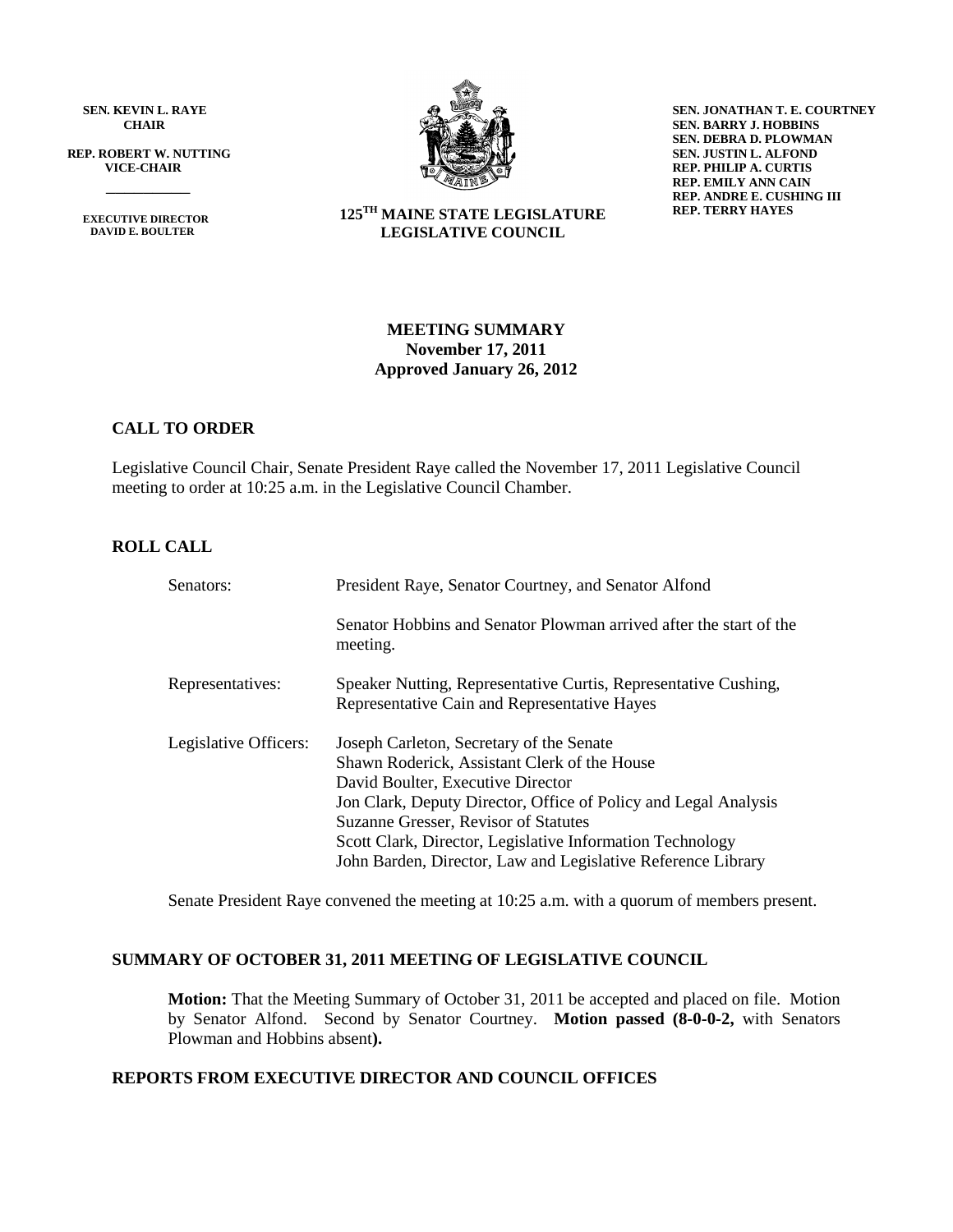# **Executive Director's Report**

David Boulter, Executive Director, submitted the following written report in the revised agenda packet. No oral report was given.

1. YMCA Youth in Government Program

As a reminder, the State YMCA of Maine will be holding its annual Youth in Government Program in the State House on Friday, November 18<sup>th</sup> through Sunday, November  $20<sup>th</sup>$ . Over 160 students from high schools throughout the state will participate in this civic education program. This is one of the highest participation rates in recent years.

2. Sprinkler System Inspection & Repair

A 5-year inspection of the sprinkler system in the State House under the direction of the Bureau of General Services has revealed a buildup of material in some of the piping. In order for the sprinkler system to remain certified, the piping needs to be flushed and drained. Work began on Monday, November 16<sup>th</sup>. Some piping repairs will be made at the same time. The project is expected to take 6 weeks. Work will be done at night so as not to disrupt legislative operations.

# **Fiscal Report**

Grant Pennoyer, Director, Office of Fiscal and Program Review, submitted the following written report in the revised agenda packet. No oral report was given.

# **Revenue Update**

| Total General Fund Revenue - FY 2012 (\$'s in Millions) |         |         |           |          |            |          |  |  |  |
|---------------------------------------------------------|---------|---------|-----------|----------|------------|----------|--|--|--|
|                                                         | Budget  | Actual  | Var.      | $%$ Var. | Prior Year | % Growth |  |  |  |
| October                                                 | \$243.2 | \$230.6 | (S12.6)   | $-5.2\%$ | \$241.9    | $-4.7\%$ |  |  |  |
| <b>FYTD</b>                                             | \$847.0 | \$840.2 | $(\$6.7)$ | $-0.8\%$ | \$828.7    | $.4\%$   |  |  |  |

General Fund revenue was under budget by \$12.6 million (5.2%) for October, which resulted in a negative variance of \$6.7 million (0.8%) for the 4 months of FY 2012. The revenue growth through one-third of FY 2012 was 1.4% compared to the same period in the last fiscal year. The two major contributors to the October negative variance were Corporate Income Tax and Transfers to Tax Relief programs, \$7.9 million and \$5.1 million, respectively. Corporate Income Tax remained \$4.6 million over budget for the fiscal year. However, the tax relief programs, BETR and Circuitbreaker, were \$11.0 million under budget through October. Absent these tax relief program negative variances, General Fund revenue would have remained over budget through October.

# **Highway Fund Revenue Update**

| Total Highway Fund Revenue - FY 2012 (\$'s in Millions) |               |        |        |          |            |          |  |  |  |
|---------------------------------------------------------|---------------|--------|--------|----------|------------|----------|--|--|--|
|                                                         | <b>Budget</b> | Actual | Var.   | $%$ Var. | Prior Year | % Growth |  |  |  |
| October                                                 | \$26.9        | \$29.0 | \$2.1  | 7.9%     | \$26.8     | 8.3%     |  |  |  |
| <b>FYTD</b>                                             | \$90.2        | \$89.9 | (S0.3) | $-0.3\%$ | \$89.9     | $0.0\%$  |  |  |  |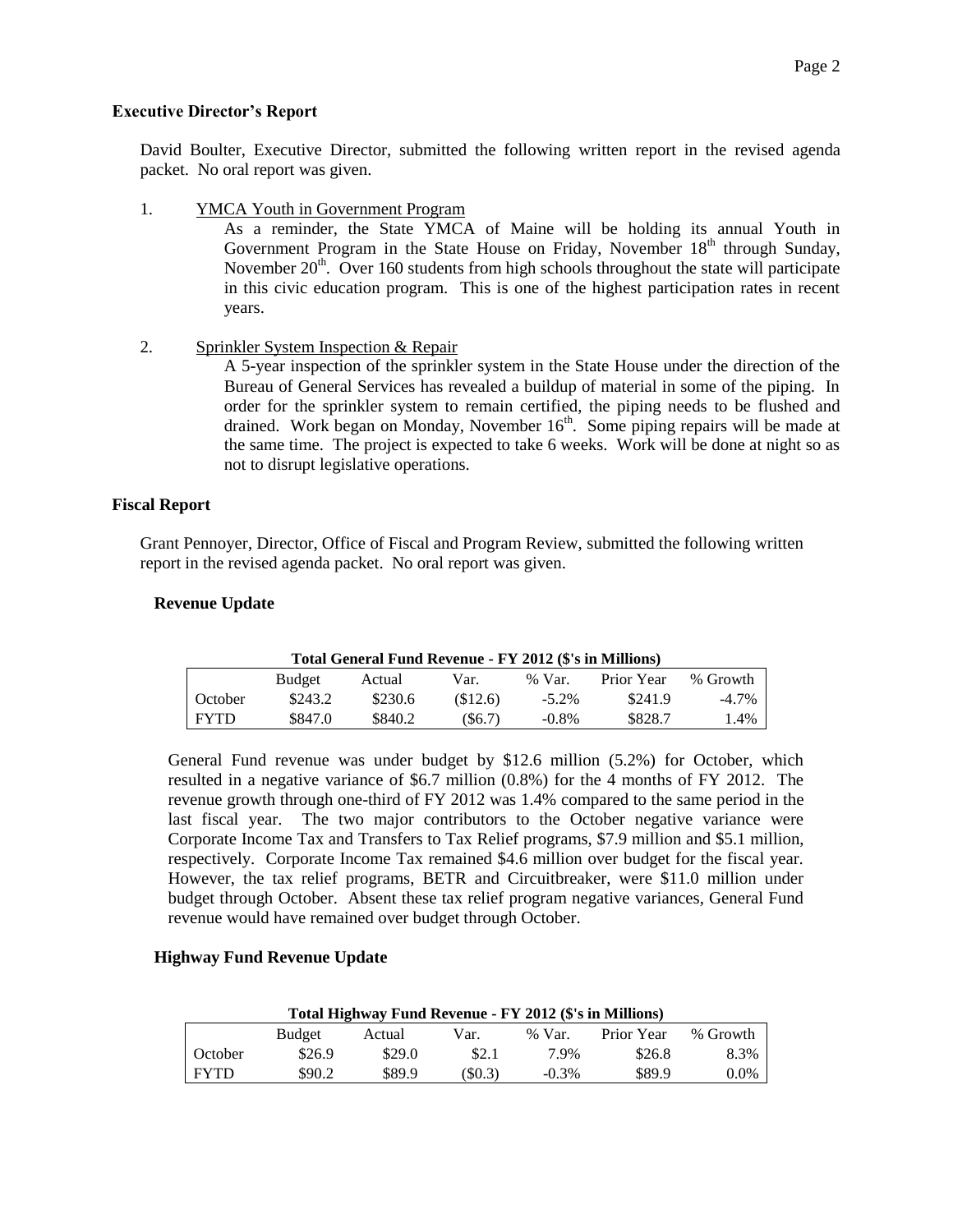Highway Fund revenue was over budget by \$2.1 million (7.9%) for October, reducing the negative variance for the fiscal year to 0.3 million (0.3%). October's positive performance was related to a significant reduction in the Bureau of Motor Vehicle processing backlog. Gasoline tax collections fell further below budget in October, but special fuel taxes rebounded in October. Gasoline taxes and fines remain the larger concerns for Highway Fund revenue.

#### **Revenue Forecasting Schedule**

The Revenue Forecasting Committee will meet on Friday afternoon, November  $18<sup>th</sup>$  to review staff recommendations and update the revenue forecasts for the General Fund, Highway Fund, Fund for a Healthy Maine and MaineCare Dedicated Revenue Taxes.

#### **Cash Balances**

The average total cash pool balance for October was \$489.3 million, \$29.4 million less than one year ago. However, General Fund internal cash flow borrowing was still less than a year ago. Reserve balances have offset overall reductions in General Fund cash. Highway Fund cash balances have declined recently.

#### **MaineCare Spending**

DHHS Commissioner Mayhew recently announced significant FY 2012 shortfalls for MaineCare and General Assistance. The weekly tracking of MaineCare cycle payments through Week 18 has increased to an average of \$42.9 million (state and federal dollars), which is greater than the weekly average for FY 2011 of \$40.4 million.

#### **Status of Legislative Studies**

Jon Clark, Deputy Director of the Office of Policy and Legal Analysis, submitted a written report on the status of legislative studies. No oral report was given.

Legislative Council Chair Raye asked if there was any objection to taking items out of order. There was no objection. The Chair then moved to **New Business, Item 1.**

#### **NEW BUSINESS**

#### **Item #1: Suggested Procedures for Deciding Appeals of Legislative Bill Requests**

Legislative Council Chair President Raye summarized the suggested procedures for deciding bill appeals. See attached procedures.

**Motion:** That the Legislative Council approve the suggested procedures for deciding Legislative bill appeals. Motion by Representative Nutting. Second by Representative Cain. **Motion passed unanimous (10-0).**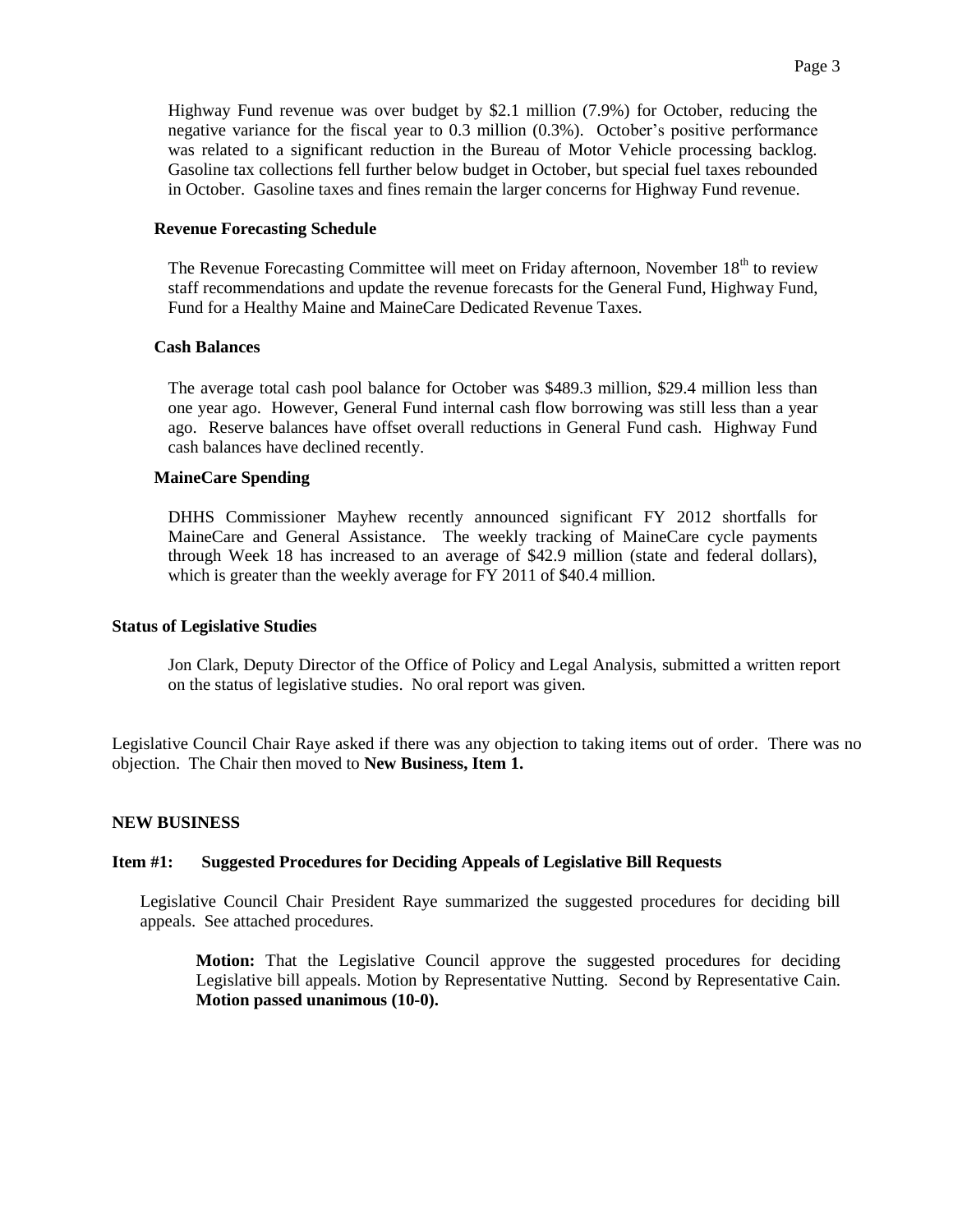#### **Item #2: Consideration of Legislators' Appeals of Council Action on Bill Requests**

The Council proceeded to consider and vote on sixty-four (64) bill requests in accordance with the adopted protocol, and using an electronic voting system. The Legislative Council authorized fifteen (15) bills for introduction in the Second Regular Session. Of the 64 requests, 5 bill requests were withdrawn by the sponsor. The Legislative Council's action on the bill requests is attached.

#### **REPORTS FROM COUNCIL COMMITTEES**

#### **2. State House Facilities Committee**

No report

#### **OLD BUSINESS**

None

#### **NEW BUSINESS**

#### **Item #3: Acceptance of Loring Development Authority of Maine's Annual Report**

The Loring Development Authority of Maine submitted its 2011 Annual Report for acceptance by the Legislative Council.

**Motion:** That the Legislative Council accept the 2011 Annual Report of the Loring Development Authority of Maine. Motion by Senator Hobbins. Second by Senator Plowman. **Motion passed unanimous (10-0).** 

#### **Item #4: Acceptance of Washington County Development Authority's Annual Report**

The Washington County Development Authority submitted its 2011 Annual Report for acceptance by the Legislative Council.

**Motion:** That the Legislative Council accept the 2011 Annual Report submitted by the Washington County Development Authority. Motion by Representative Cushing. Second by Senator Plowman. **Motion passed unanimous (10-0).**

#### **Item #5: Consideration of Producing New Legislator Orientation Video to Replace** *Person-to-Person Legislating Maine* **©** *1994*

President Raye remarked that the last orientation video for Legislators was produced in 1994. He and other Legislative Council Members felt that the video is outdated and a new one should be developed. Mr. Boulter explained that some filming would need to be done during the legislative session of the Second Regular Session. Mr. Boulter further stated that he would take the next steps to investigate options for producing a new video and report back to the council.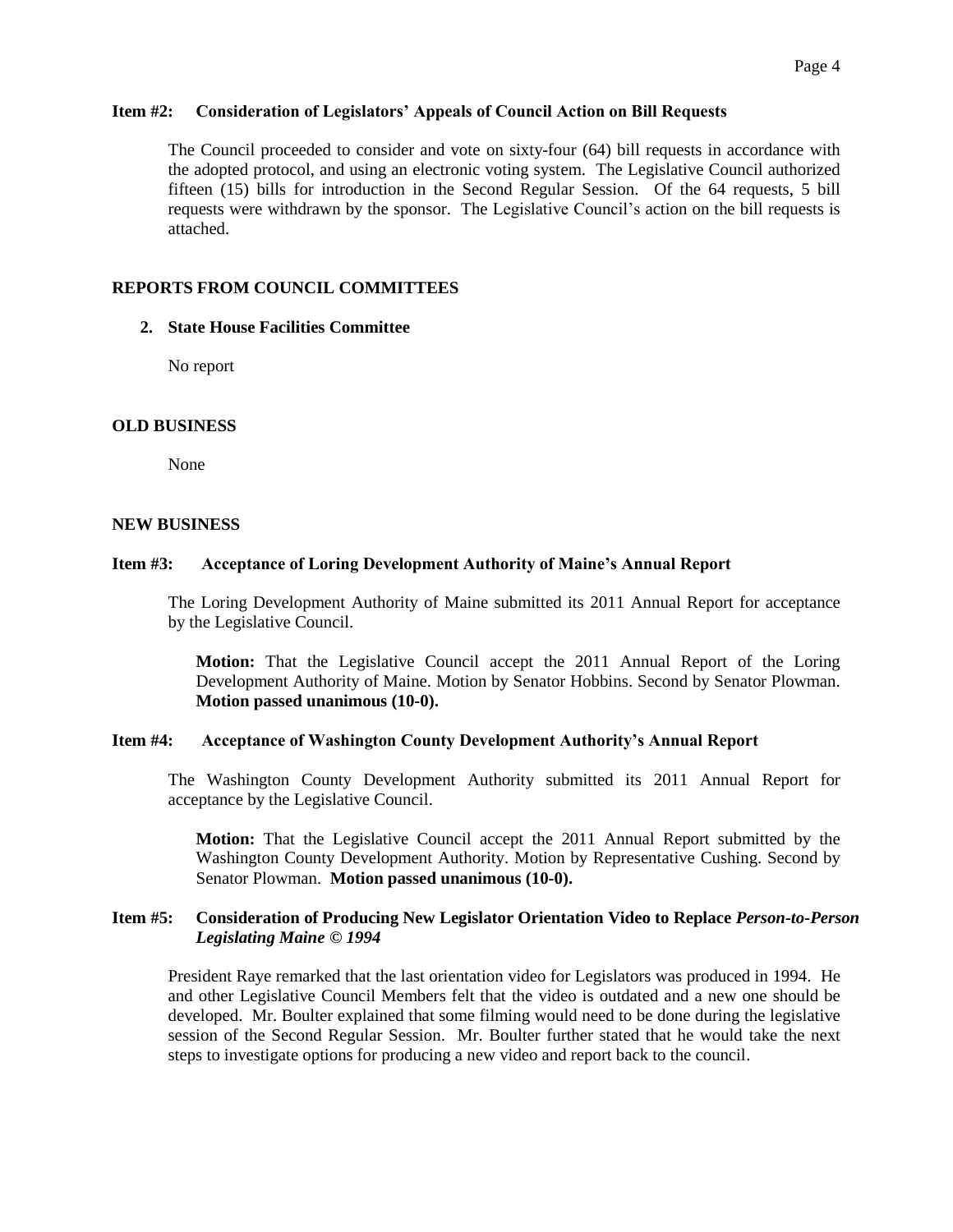# **Collective Bargaining Matters and Personnel Matters [Executive Session]**

**Motion:** That, in accordance with 1 MRSA section 405, subsection 6, the Legislative Council enter into an executive session for the purposes of discussing personnel matters as well as collective bargaining negotiations between the employee representative for the Administrative Unit of Legislative Employees and the Legislative Council. Motion by Representative Cushing. Second by Representative Curtis. **Motion passed unanimous. (10-0)**

The council entered into an executive session at approximately 12:25 p.m. At the conclusion of the executive session, on a motion by Representative Curtis, seconded by Senator Hobbins, with Senator Courtney absent, the Legislative Council voted unanimously to end its executive session at approximately 12:56 p.m.

# **REPORTS FROM COUNCIL COMMITTEES**

#### **1. Personnel Committee**

President Raye, Chair of the Personnel Committee, reported that the Personnel Committee began a search process in late summer to recruit for the position of Director of the Office of Policy and Legal Analysis following the retirement of OPLA Director Patrick Norton. The Personnel Committee established an Interview Panel that conducted an extensive recruitment process, advertising online and in Maine newspapers. The panel met several times over a period of months, establishing position qualifications, reviewing applications, interviewing candidates and reviewing references.

The recruitment process has now been concluded and one candidate is being recommended by the Personnel Committee for appointment.

The interview panel considered 23 applicants for the OPLA Director position and, after preliminary screening, narrowed the list to 6 qualified individuals, representing a spectrum of internal and external, and public and private sector candidates. The panel interviewed the six individuals, and conducted follow-up interviews with 3 of the candidates. After careful consideration, the panel has recommended unanimously that Marion Hylan Barr be appointed as the director of OPLA. The committee felt that Marion exhibits the appropriate combination of education, skills, and experience to successfully lead OPLA. Marion is extremely familiar with the Legislature and its process having worked in OPLA as Analyst and Senior Analyst for 19 years. The Personnel Committee believes that Marion's appointment as director would serve us well as the Legislature continues to improve its capacity for timely and high quality analysis and committee staffing through OPLA.

The challenges and needs of the legislature will continue to evolve as it confronts both new and continuing issues. The Personnel Committee is confident that Marion will be an effective director in leading OPLA with skill and insight.

**Motion:** That upon the unanimous recommendation of the Personnel Committee, the Legislative Council appoint Marion Hylan Barr of Hallowell as director of the Office of Policy and Legal Analysis for a 3-year term, the effective date of appointment being Monday, November 21, 2011, pursuant to 3 MRSA, §162, subsection 6, and that Ms. Hylan Barr's initial salary in the position be established at Salary Grade 14, step 5 of the Legislature's salary schedule; further that the executive director, in consultation with the director, establish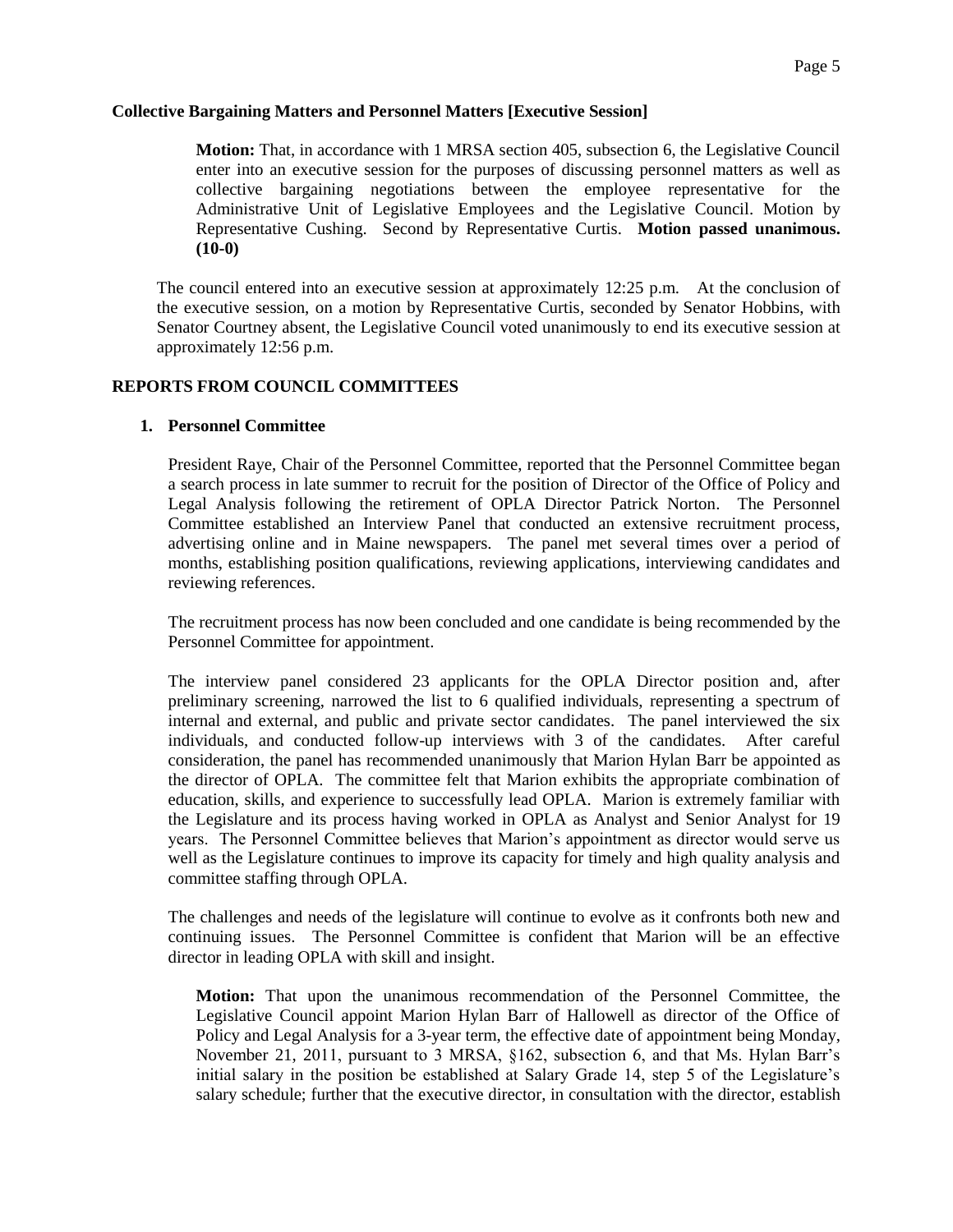#### **ANNOUNCEMENTS AND REMARKS**

Representative Hayes announced that the Maine Development Foundation will be conducting an economic development bus tour of Southern and Western Maine for Legislators on January 11-13, 2012. This is a continuation of the Legislator orientation program that was established for the  $125<sup>th</sup>$ Legislature.

The Legislative Council meeting was adjourned at 1:05 p.m. on a motion by Representative Cain, seconded by Representative Cushing. **Motion passed unanimous (10-0)**.

G:\Council\125th Legislative Council\SummaryNovember 2011Meeting Summary for 2011-11-17.doc